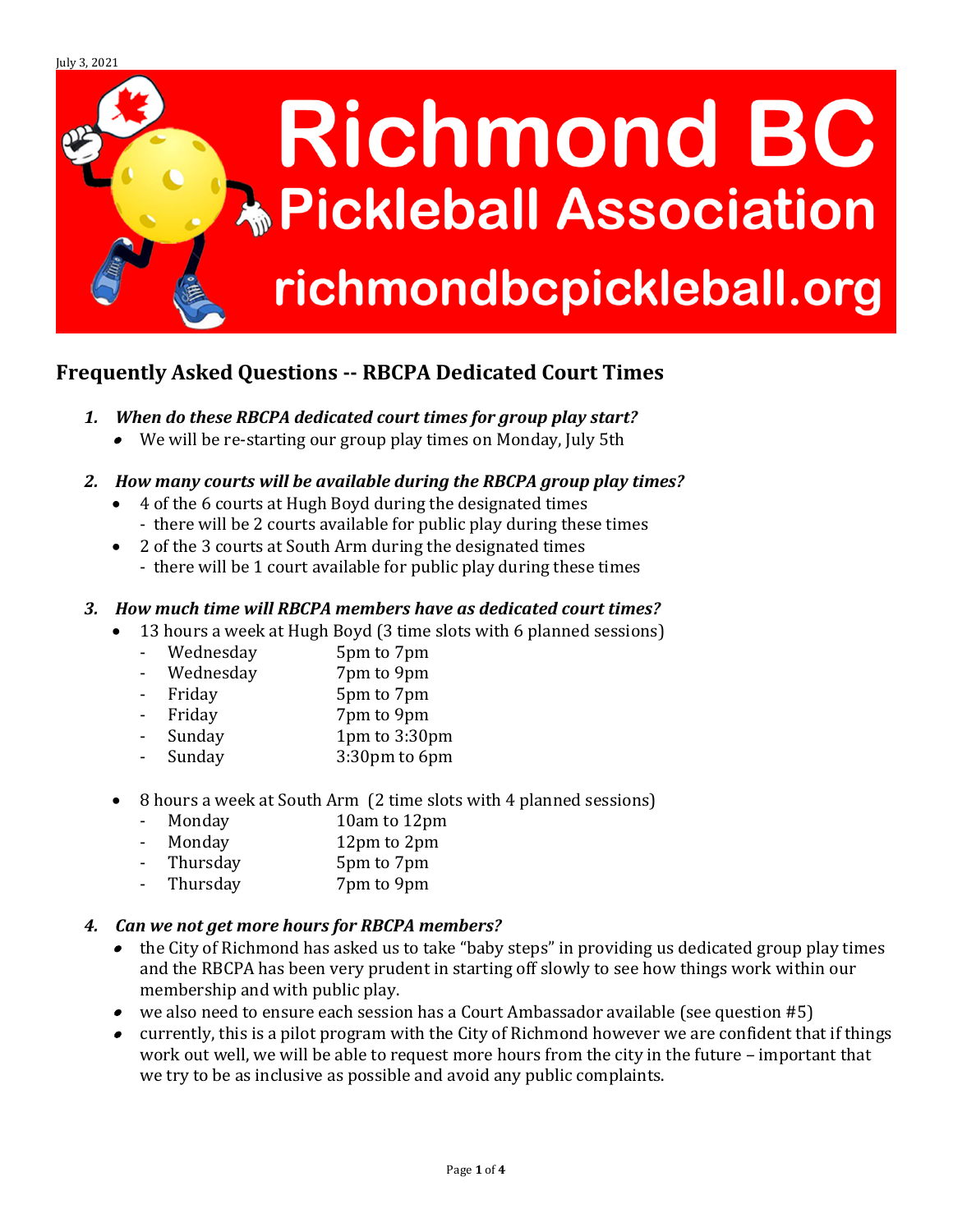# **5. What is a Court Ambassador?**

- the Court Ambassador will be a RBCPA Board member or Delegate who will be at the courts responsible for ensuring that everything runs smoothly during these group play times.
- Their role will be to ensure that only registered RBCPA members (on playtime scheduler) are playing.
- Just as importantly, their role will be to explain tactfully to the public players how these court times work.
- We would ask all RBCPA members to re-direct any questions or concerns (from public players or from other members) to the Court Ambassadors who will be versed on how to respond.

## *6. Who are the Court Ambassadors?*

- in the beginning it will be David Yan, Gord Farrell and Kerry Chow at the Hugh Boyd courts for the Wednesday and Friday evening sessions as well as Sunday afternoon.
- Sandra Sequiera at the South Arm court sessions both on Monday and Thursday

## **7. Do you have to be a RBCPA member to play during these dedicated court times?**

- yes, only RBCPA members will be allowed to register and to play (this includes spouses)
- the Certificate of Insurance from Pickleball Canada covers only our members during these group play times.
- however, since this is a pilot program with the City of Richmond, they have asked that we try to be as inclusive as possible especially with new players or non-members who "really" want to play and were unaware of the group play times.
- as a result, the Court Ambassadors may need to make the odd exception based on the situation as we want to be as inclusive as possible and avoid any problems.

### *8. If I'm a member, can I just show up and play?*

- In order to play on the RBCPA dedicated courts during the group play times, you MUST preregister on Playtime Scheduler (playtimescheduler.com) and there will be a maximum # of allowed players for each session.
- If the sessions are full, you can play on the "open public" courts (2 courts at Hugh Boyd and 1 court at South Arm)
- If the session is not full, speak to the Court Ambassador who will most likely let you play if you register on playtimescheduler.com before actually starting to play.

### *9. Why do we need to pre-register on Playtime Scheduler?*

- it is a requirement to signup for Playtime Scheduler to receive the session invite.
- for contact tracing purposes, we need to know the names of all the players in each session.
- using Playtime Scheduler, we will also be able to place a maximum # of registered players for each session.

### *10. Why is there a maximum # of players for each session?*

- during the pandemic, we should not be having too many people at the courts especially if they are not playing; 24 at Hugh Boyd and 14 at South Arm are currently the maximums at each court.
- this procedure is essential to ensure social distancing is followed by limiting the number of players assembling and will avoid larger congregation of players.
- also, by placing a maximum, those registered will not have to wait as long to play in between games -- this will be important especially during the winter season.
- our hope is that if our members can play for two hours without waiting too long, that should be sufficient (2.5 hours on the Sunday)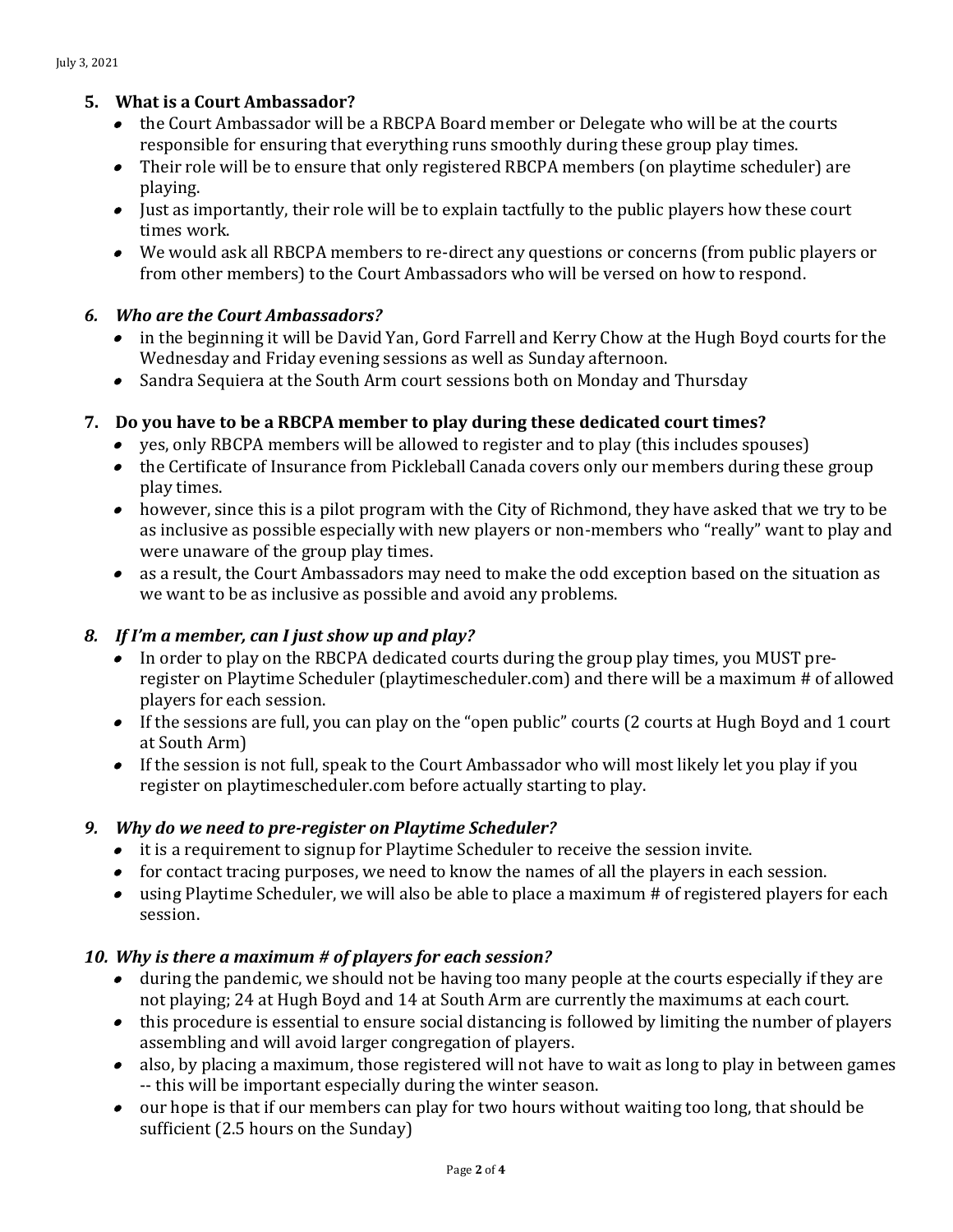### *11. How will you be able to track that only registered players are playing?*

• there will be a Court Ambassador at each of these sessions with the names of all registered members and will only allow those individuals to be playing.

### *12. Can I sign up for multiple sessions during a week?*

- Yes, you can; at this point we would request members to sign up for only 1 session a day to ensure that all our members get an opportunity to play (this may change depending on demand)
- We would also request members not to arbitrarily sign up for future sessions unless they have every intention of playing -- i.e. please do not just reserve spots and then cancel later or even worse, not show up! Booking privileges may be suspended for repeated "no-shows."
- We need to see how popular the different sessions are and then be flexible in making changes.

# *13. What if I'm playing at the 5pm to 7pm session yet I would like to continue playing and there is availability at the 7pm to 9pm session -- i.e. it is not full*

• if the 2nd session is not full, then speak to the Court Ambassador who should allow you to continue playing as long as you register for the 2nd session on playtime scheduler before you start playing (for contact tracing purposes)

## *14. What time should we be showing up for our sessions?*

- we ask that members show up ideally 10 minutes before their assigned sessions and leave when their session is over so that we can avoid too many people at the courts at one time.
- it is important that our members show up slightly earlier (recommended 10 minutes) than their registered sessions as it will be difficult if members are showing up late and we have open courts and we not allowing the public to play on them.

# 15. *What happens if we do not have enough members registered for the 4 courts at Hugh Boyd or at the 2 courts at South Arm?*

*(i.e. we only have 14 players registered at Hugh Boyd or only 6 at South Arm)*

• the Court Ambassador can make the decision to "temporarily" give up one of the courts for public play (assuming that there are public players waiting) unless we have other RBCPA members at the courts that would like to play.

## *15. What happens if one of the public courts is not being used and we have some RBCPA registered members waiting to play?*

- the Court Ambassador can have the RBCPA members use the open public court until it is needed by other public players.
- we should be giving up this court as soon as reasonably possible to avoid any conflicts with public players.

### *16. If I register for a session but find out later than I'm unable to make it, what should I do?*

- you should cancel your registration as soon as you can to allow others to register.
- we would ask that our members ONLY sign up for sessions that they truly believe they will be attending (weather dependant); do NOT sign up for multiple sessions in the future just to "reserve" the spot and then either cancel or not show-up. Booking privilege may be temporarily suspended for repeated "no-shows."